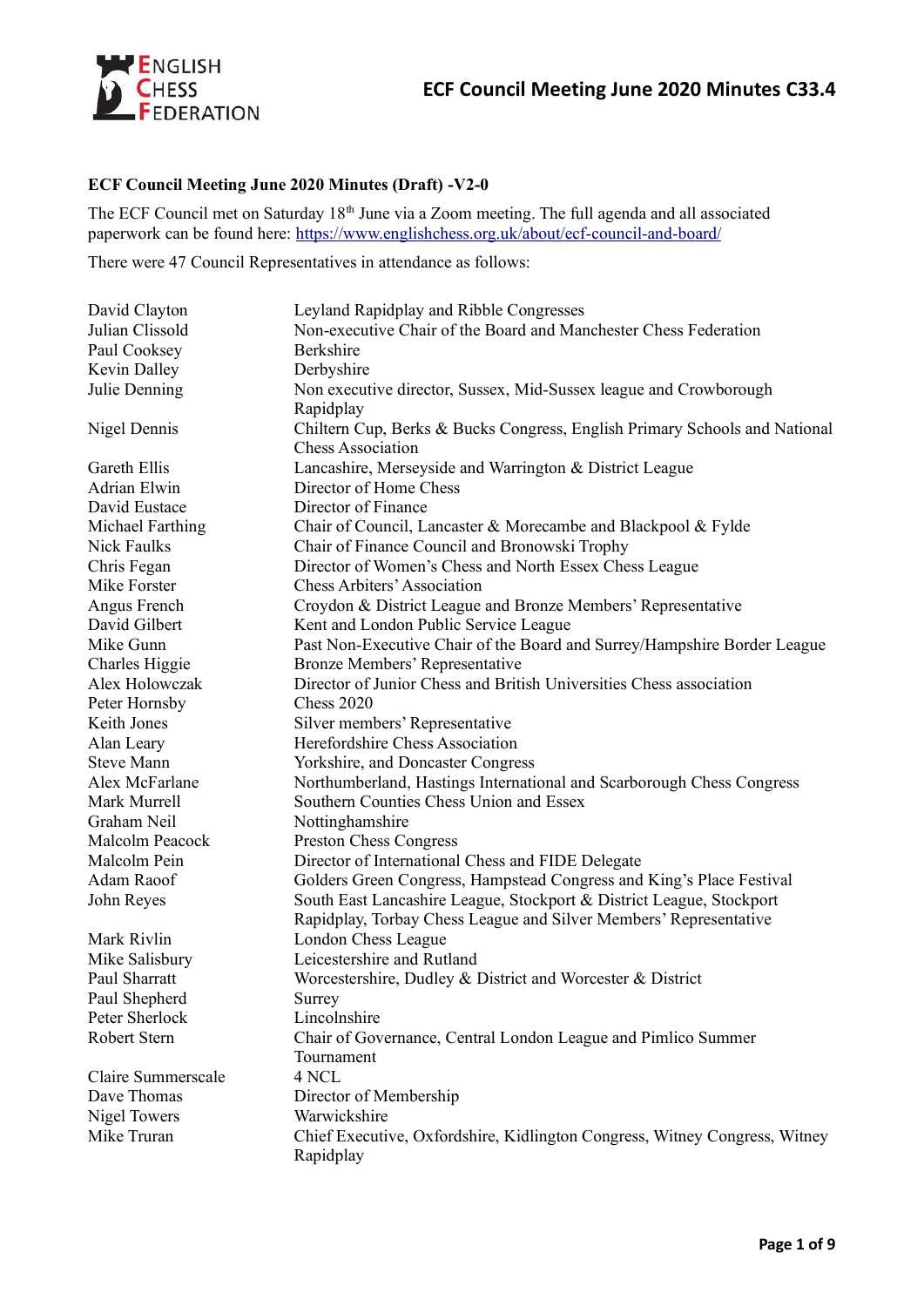

| Bedfordshire                                                              |
|---------------------------------------------------------------------------|
| Hull & District                                                           |
| Northern Counties Chess Association, Durham and Northumbria Junior Chess, |
| Hampshire and Portsmouth & District                                       |
| East Anglian Chess Union, Norfolk, Bury St Edmunds Congress and           |
| Platinum Members' Representative                                          |
| Thames Valley League                                                      |
| Middlesex, Barnet Knights, Chess Coaching Services and Gold Members'      |
| Representative                                                            |
| Non-Executive Director                                                    |
|                                                                           |

Andrew Walker of the ECF Office was present to assist with the meeting.

**Apologies-** David Cole (*Cumbria, South Lakes Congress and South Tyne Chess League*), Tim Paulden (*Exeter and District Chess league* ), Pete Kobryn (*Bolton*), Stewart Reuben (*ECF Life Members Representative*), Gary Willson of the *ECF Office*.

The meeting started at 1-30 pm.

1 **Appointment of Chairman** – Michael Farthing was confirmed as the meeting chair with support from Stephen Woodhouse as Zoom meeting host. Nigel Towers was taking the minutes.

2 **Observation of a Minute's Silence** to remember colleagues who have died since the last meeting. The recent passing of colleagues was recognised by a minute's silence including:

David Welch Robert Richmond

### **3 Notices**

- Location of printed lists of apologies for absence As above;
- Members voting by individual proxy and members voting by proxy to the Chairman. Noted and available;
- Announcement of others in attendance with the permission of the Chairman It was noted that Andrew Walker was in attendance;
- Appointment of tellers Andrew Walker was appointed as teller;
- Voting register The voting register was noted and available to the Voting Registration Officer and tellers.

**4 - Approval/ Correction of the Minutes of the AGM –** The October 2019 AGM minutes can be found here: [ECF-Council-AGM-October-2019-Minutes-version-1-1.pdf](https://www.englishchess.org.uk/wp-content/uploads/2019/10/ECF-Council-AGM-October-2019-Minutes-version-1-1.pdf) and were approved subject to amendments as follows:

- Three comments attributed to Paul Cooksey were re-attributed to Paul Shepherd;
- Steve Mann's representation to be amended as advised;
- John Wickham to be added to the attendee list.

**5 - Matters Arising from these Minutes and Not Otherwise on the Agenda** – There were no matters arising.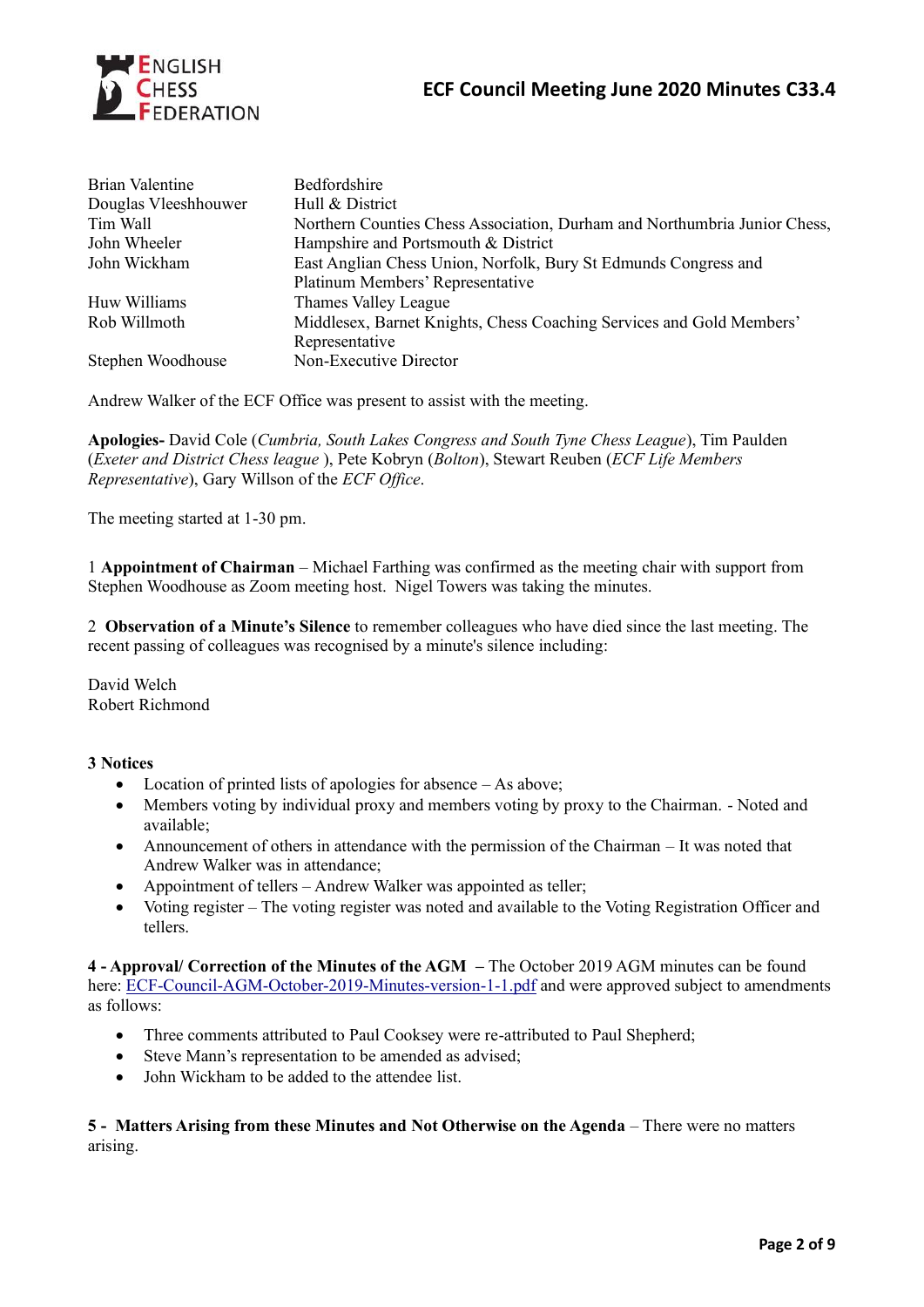

# **6 – To Receive the Report to Council from the Chair of the Finance Committee - Nick Faulks**

The report was received with commentary from Nick Faulks and noted by Council.

In response, Tim Wall asked whether the Finance Committee had met since the AGM.

Nick explained that he had spent some time contacting members of the committee and had discussed ECF finances by phone with Ray Clark who was the only committee member wishing to continue in an active role. The Committee had not met formally but there were plans for such a meeting in the near future.

The Chair asked for a show of hands to accept Nick Faulks' finance report.

The report was accepted with one vote against.

#### **7 – Amendments to Regulation 2 – Directors and Officers (Robert Stern)**

Robert asked Council to note a revised version of Regulation No 2 (The Directors and Officers Responsibilities Regulations). The change was to transfer responsibility for safeguarding from the Director of Junior Chess & Education to the Non-Executive Chairman of the Board.

The change was noted by Council.

#### **8 –To Receive the Report to Council from the Finance Director David Eustace**

David provided a summary of his report in presentation format. Key points were as follows:

**ECF Accounts 2018/2019** – These are audited, but subject to final sign off. The loss for the year was £64.9k, compared to a planned loss of £50.4k as a result of increased spend on British Championships, Junior Chess (due to various reallocations) and Home Chess (English Blitz Championships). The reserves at 2019 year end (30 August 2019) were £34.6k

**BCF Accounts 2018/ 2019** – The main item within the BCF accounts is the Permanent Invested Fund (PIF). The results for the period were much as expected. As agreed by Council the BCF donated £70,500 to the Chess Trust with the Chess Trust agreeing support the ECF over the three years 2019/20, 2020/21 and 2021/22, representing £23,500 pa for:

- £10,000 Development Officer
- £8,500 International chess
- £5,000 Women's chess

The accounts were provided for information only. A copy will be circulated to the BCF Council when it is in a position to meet.

**Chess Centre Ltd 2018/2019** – David noted that the Chess Centre Ltd is part of the PIF and results for the year were again as expected.

**Management Accounts for the Current Year (2019/2020)** - David noted key points as follows:

- The second half of this year has obviously been difficult with income reduced since March with membership income and game billing receipts affected;
- Discretionary expenditure since lockdown has been contained with any discretionary activities being self-funding aside from some minimal support for prizes for online tournaments;
- Expenditure reduction going forwards includes:
	- o Staff reduced to two from September;
	- o Move to a smaller physical office combined with home working;
	- o Library to move to De Montfort University;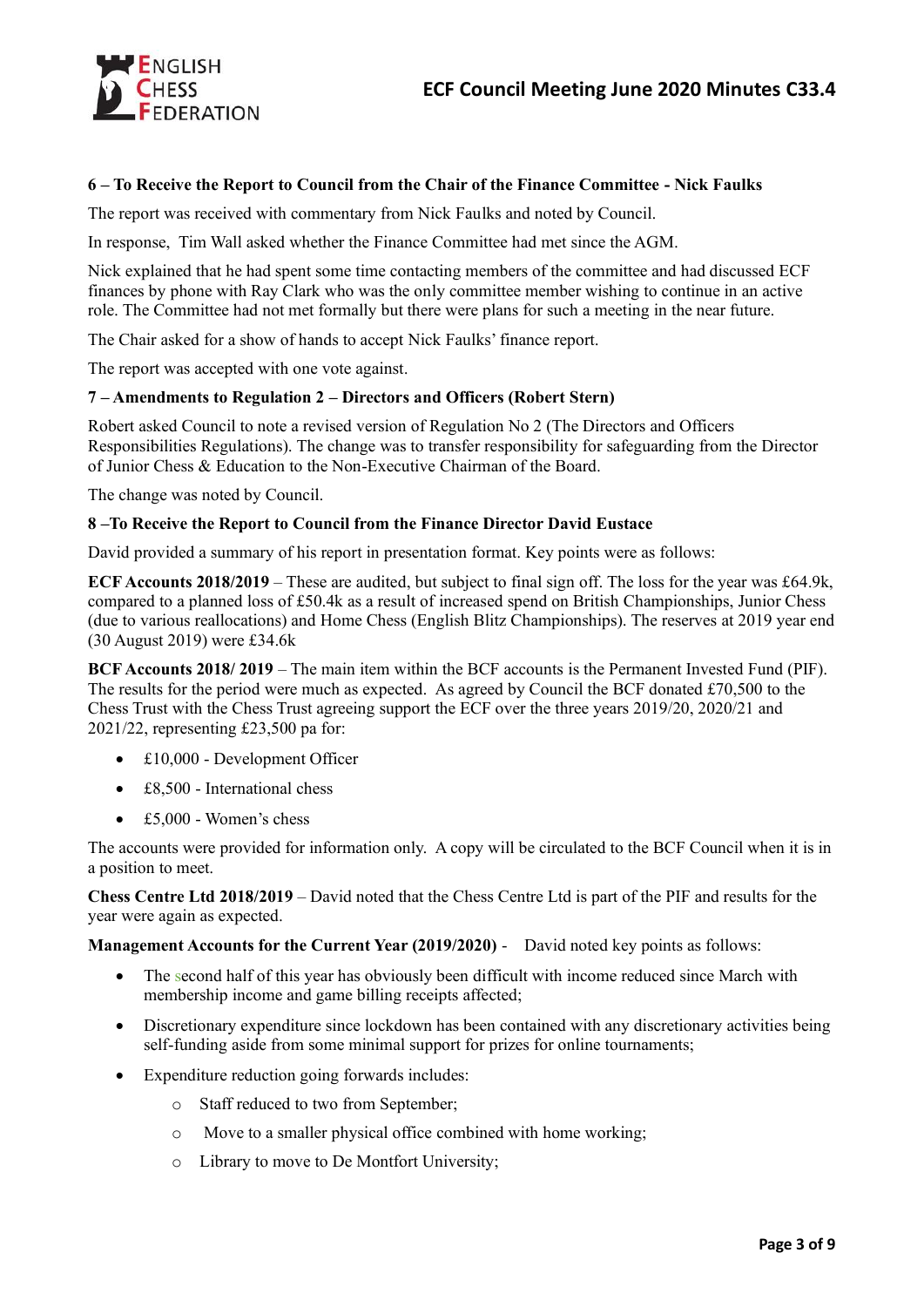

- o Overall cost of bookkeeping/audit/company secretarial reduced;
- $\circ$  Board and Council costs Expenses reduced significantly with more video conferencing;
- o Hard copy yearbook production reduced;
- o FIDE costs reduced based on lower activity rates and no payments for titles;
- $\circ$  Grading administration OTB grading costs expected to reduce following initial rollout with move to new monthly grading;
- There has been an increase in supporter fee income for online tournaments;
- The ECF has received government grants up to June of £20.5k with staff furloughed for April, May, and June;
- Overall the outturn is expected to be at breakeven for the year based on the above measures with reserves of £36.6k expected at year end;
- The balance of Chess Trust funding remains available for Development Officer, International and Women's Chess activities for 2020/ 2021,

The Chair asked for questions on David's Report as Finance Director.

John Reyes asked how long the ECF could continue in the worst case were there to be no membership renewals.

David Eustace replied that the ECF could not continue much beyond the end of 2020 in the event of no membership income.

Tim Wall asked how many ECF supporters there were and whether more supporters or members could be attracted from Chess 2020 events in future.

David Thomas advised that there were now a total of 206 supporters.

# **Budget for 2020/2021**

David Eustace presented a table with the 2020/2021 budget compared with the plan figures from the April 2019 Finance Council. The table shows that expenditure is being cut in line with the expected reduction in income.

|                        | Proposed 2018/2019<br>2020/2021 Budget (£) | <b>Planned budget as</b><br>presented in April 2019 $(f)$ | Change      |
|------------------------|--------------------------------------------|-----------------------------------------------------------|-------------|
| <b>Net Income</b>      |                                            |                                                           |             |
| Membership Directorate | 140.9k                                     | 239.0k                                                    | $less 41\%$ |
| <b>Expenditure</b>     |                                            |                                                           |             |
| Administration         | 111.1k                                     | 145.3k                                                    |             |
| Home                   | 0.6k                                       | 2.5k                                                      |             |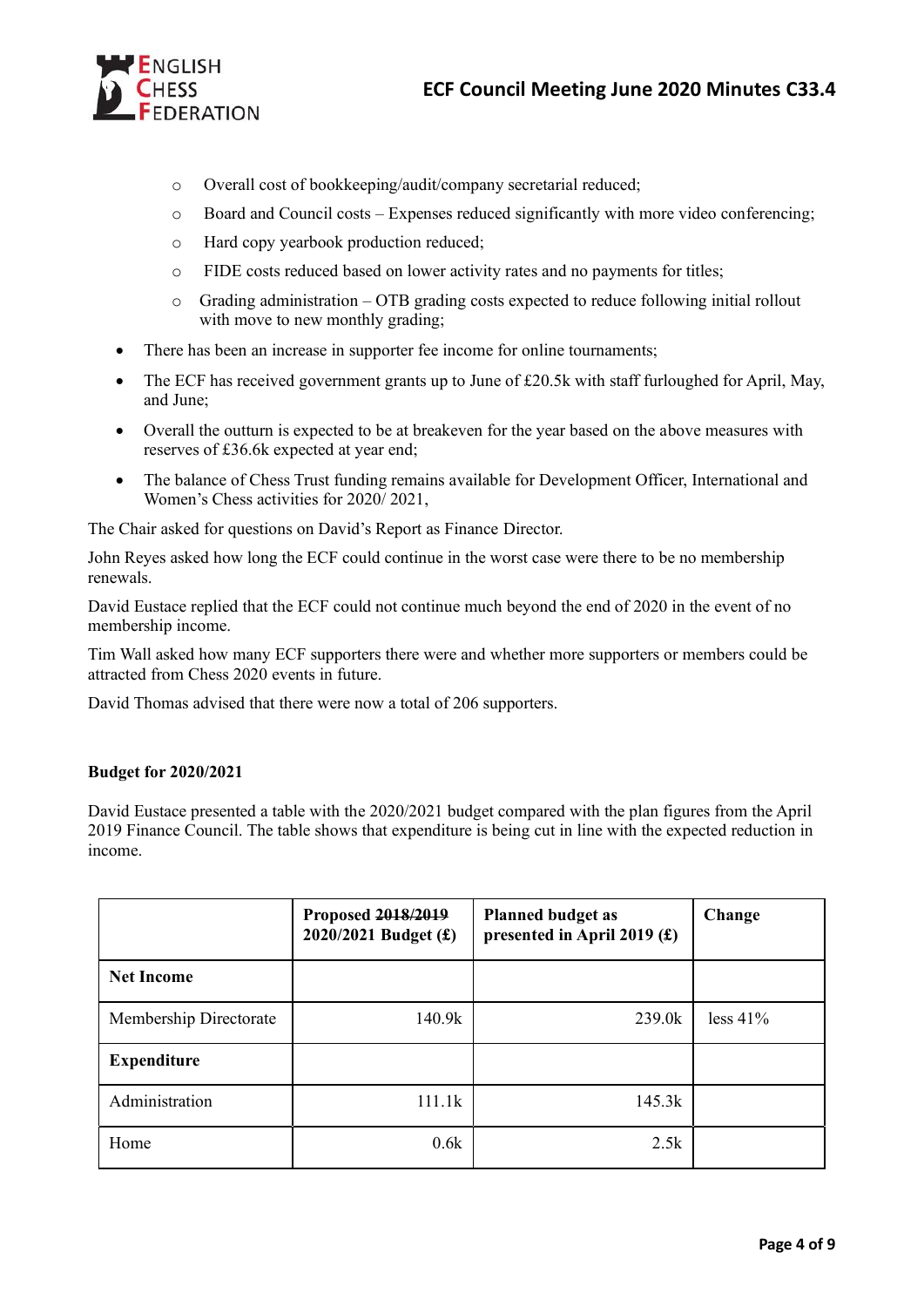

| Junior                   | 0.5k   | 18.8k  |            |
|--------------------------|--------|--------|------------|
| International            | 13.9k  | 51.0k  |            |
| Women's                  | 2.5k   | 9.1k   |            |
| Contingency              | 5.0k   | 5.0k   |            |
| <b>Total Expenditure</b> | 133.6k | 231.8k | less $42%$ |
| Result for Year          | 7.3k   | 7.3k   |            |

David noted that the proposed budget was based on the 'most likely' outturn for membership renewals and included external funding support as follows:

i. Chess Trust Funding:

| $\bullet$ | Administration (Dev Officer) | £18,833 |
|-----------|------------------------------|---------|
|           | • International              | £6,123  |
| $\bullet$ | Women's                      | £7,998  |

- ii. Application to supplementary sources, probably the PIF' for additional funding if required for:
	- International  $£14,100$
	- Women's  $\pounds 2,500$

### **Membership Fees for 2020/2021**

David presented the proposed membership fees for 2020/2021, which were unchanged from 2019/2020.

### **Areas for Consideration by Council**

David put forward a number of proposals for Council to consider including motions to:

- Adopt the draft accounts for the ECF;
- Agree the proposed budget for 2020/2021;
- Agree that the Board may revise the budget depending on the membership renewals outturn;
- Approve membership and game fees for 2020/2021 as presented.

Angus French said that he was concerned over the lack of Board review of decisions taken at previous and recent finance meetings and against the approved Strategy Statement. He then asked how the money allocated for Development Officer and Women's Chess support had been spent.

Angus also stated that he felt the projected membership renewals numbers looked optimistic for 2019/ 2020 at just over £160k compared with the original forecast of just over £200K for the current year.

He asked how expenditure would be reduced should that prove necessary.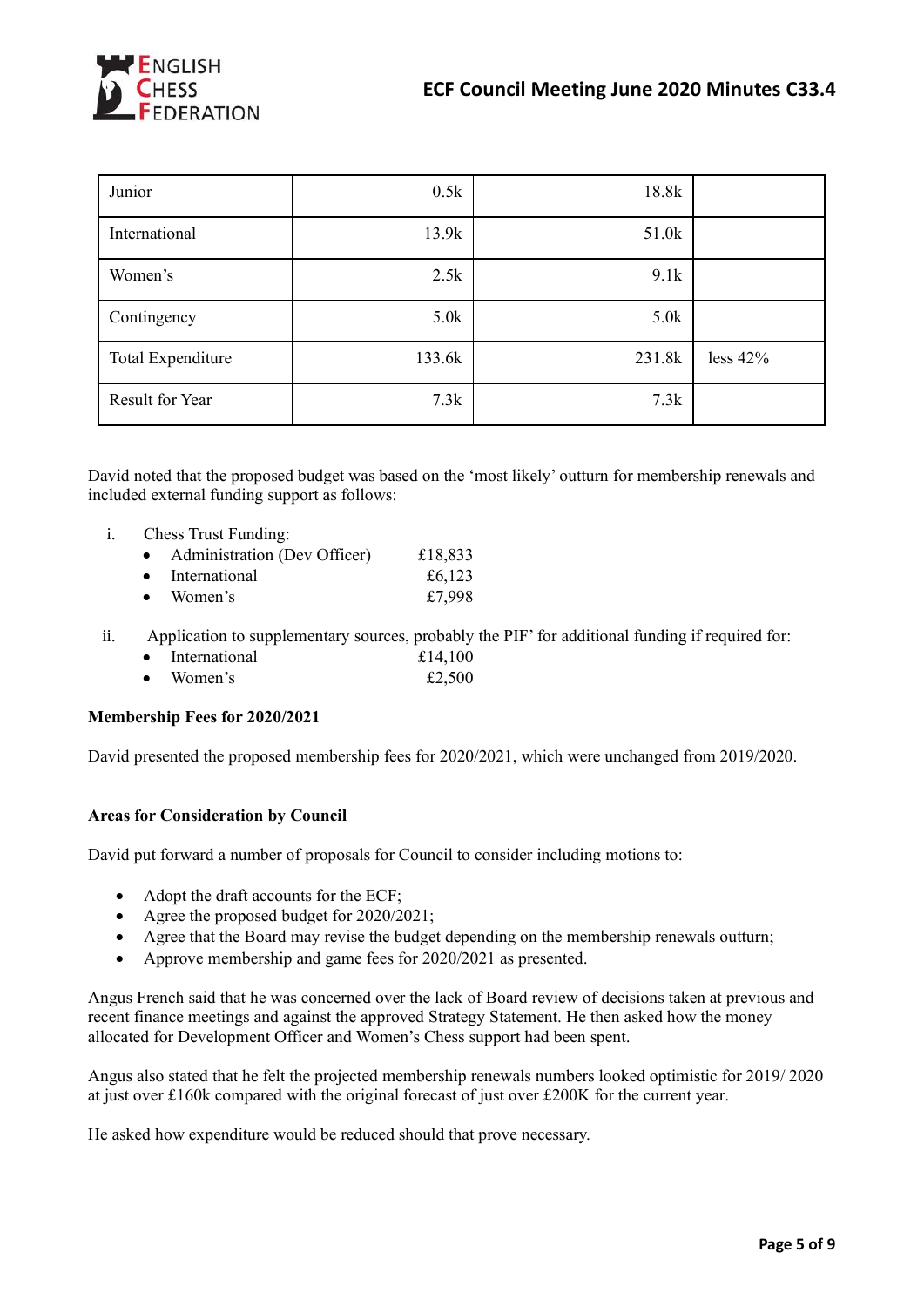

Mike Truran replied that a Development Officer had been recruited and had taken on the post for two months before resigning, and that he wished to put on record that this had been a very difficult experience and plans for spending on this post had been put on hold for the time being as there were higher priority matters to pursue.

Chris Fegan replied that he had underspent his budget for the current year but had still achieved what he had planned in encouraging additional female participation including support for the Women's championships in Hull, the Women's Section of the 2019 English Blitz, the World Seniors Team Championships Women's team and a number of smaller local events.

Angus French asked how many new female members had joined as a result of these efforts.

Dave Thomas agreed to provide these figures and subsequently advised that female membership had increased from 7.3% in 2019 to 7.8% in 2020.

In response to Angus French's question about further cost reductions David Eustace stated that if further reductions were required then it would be necessary to stop all discretionary spend, reduce operations to core services only, and look to the PIF for further support.

Douglas Vleeshhouwer asked if it was worth a straw poll amongst members to gauge likely renewal levels. David Eustace pointed out that renewals emails would be going out shortly which should provide an early indication of expected renewals volume. Paul Shepherd suggested that the renewals emails could be used as an opportunity to ask members to renew at their previous levels in order to support the ECF in its hour of need.

Malcolm Pein pointed out that the International budget had been reduced for this year and halved for next year given present circumstances. He also noted that England would be participating in the Online Olympiad with a competitive team funded entirely from third party donations.

Tim Wall suggested that hybrid chess should be considered to support a return to some form of OTB chess based on localised events with each team gathering at a local club and playing online against a remote opposing team or opponent. He felt that if such hybrid events could be ECF rated then there would be more of a case to renew. He also asked if the ECF could provide guidelines for local organisers to support a return to OTB chess.

The Chair ruled detailed discussion of Tim Wall's proposals as out of order for the meeting, the primary purpose of which was to review the ECF's finances and budgetary proposals, and invited Tim submit any suggestions to the board for initial consideration.

David Eustace said that he would discuss Tim Wall's hybrid chess proposals with Mike Truran and the Board.

Mike Truran said that the ECF had provided comprehensive guidance on the measures that should be taken in the event of clubs and congresses wishing to return to OTB chess on the website including provision of material made available by the English Bridge Union. Malcolm Pein indicated that he has been in contact with HM Government in relation to what could be regarded as COVID-secure OTB chess.

David Gilbert pointed out that a recent meeting of the London league had indicated 85% of members would not be confident to play OTB chess again at this time.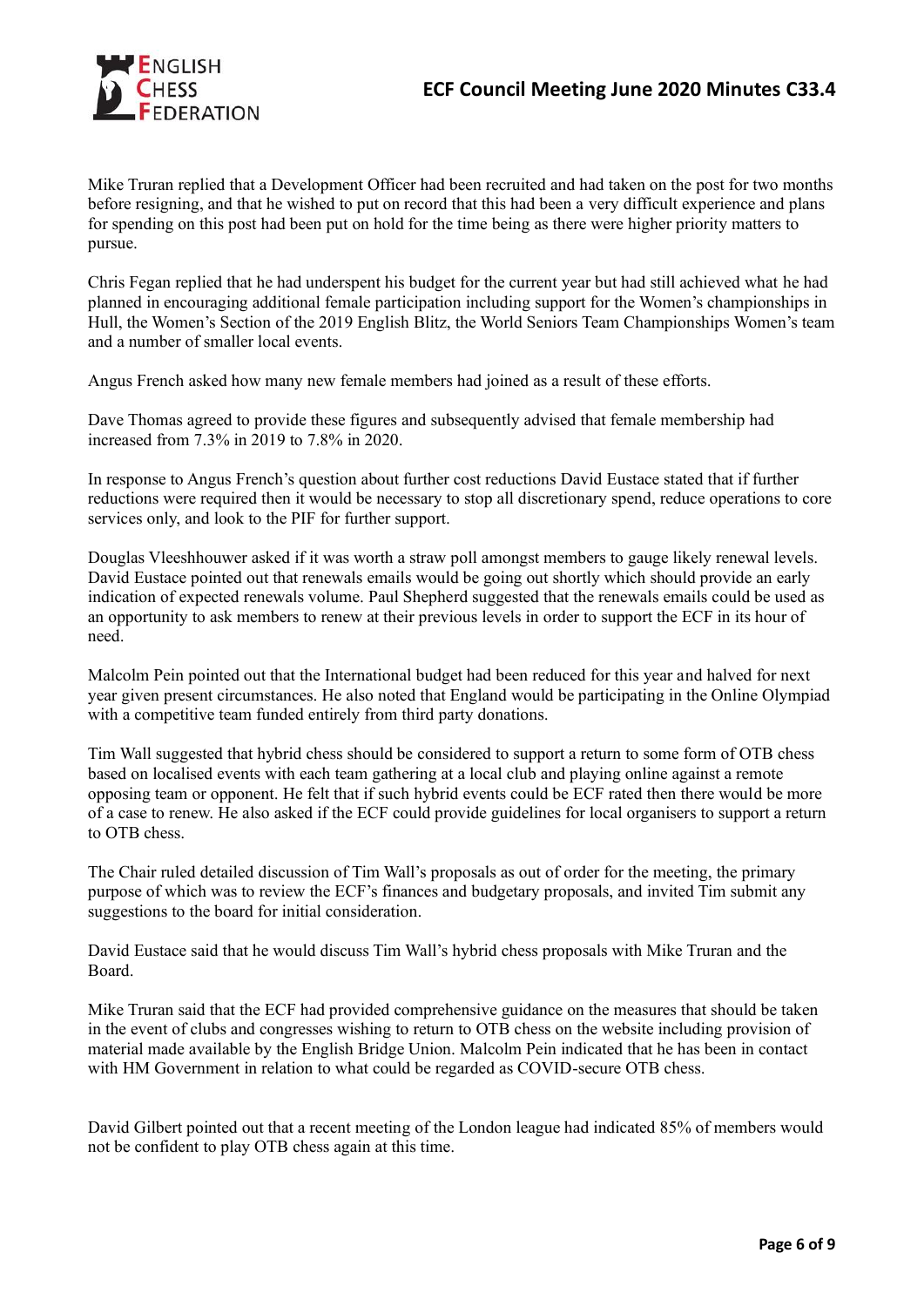

Julian Clissold said that it would be difficult to provide centralised guidance for when and how to return to OTB chess as the situation might be very different around the country and that there were parts of the Manchester area which were close to going into a second lockdown. He felt this suggested that the return to OTB chess should be locally based and driven.

Mike Gunn said that he was not comfortable with a motion allowing the Board to change the budget as it saw fit if circumstances changed and asked if another Council meeting could be arranged to approve any changes to the budget.

Nick Faulks pointed out that there would be a further Council meeting in October in any event, which should be sufficiently soon to review any proposed changes to the budget. Paul Shepherd said that he felt the Board should be allowed to exercise its discretion on further expenditure as required over the next three months.

The Chair asked that the various motions should now be considered.

## **9 Acceptance of the Finance Director's Report**

The motion to accept the Finance Director's report was put to Council as follows:

Council is invited to consider and, if thought fit approve this resolution: Council receives and accepts the draft financial accounts for the year ended 31 August 2019.

The report was received and accepted with 47 Council Members were present for the vote, 43 in favour, 1 abstention, 3 not voting and none against.

### **10 Agreement of Membership and Game Fees**

There was some discussion of the proposed membership and game fees.

John Reyes asked if the ECF had considered a three year membership option to encourage renewals. David Eustace replied that this option had been considered but it had been rejected due to the accounting difficulties of deferring revenue income for minimal / unpredictable impact on renewals and the ECF's reserves position.

Paul Sharratt expressed a concern over how members would react to paying at normal levels for the curtailed seasons for 2020 and 2021 and asked if there could be some explanation to members as to why there had been no rebate or deferral options for membership fee payments.

Mike Truran pointed out that a large proportion of the ECF costs were fixed costs and not geared to the level of chess activity which explained why rebates or deferral of fees would not be feasible. David Eustace outlined his view that the ECF services could be compared to local shops and pubs where the ECF could only continue if people were willing to provide their support.

There was general agreement that the position and need for support in the ECF's hour of need should be communicated to members as part of the renewals process and more generally. Mike Truran asked Council members to support the Board in explaining the ECF's position to their constituencies and encouraging members to renew at the same level as before if at all possible.

The motion to agree the proposed membership and game fees was then put to Council as follows: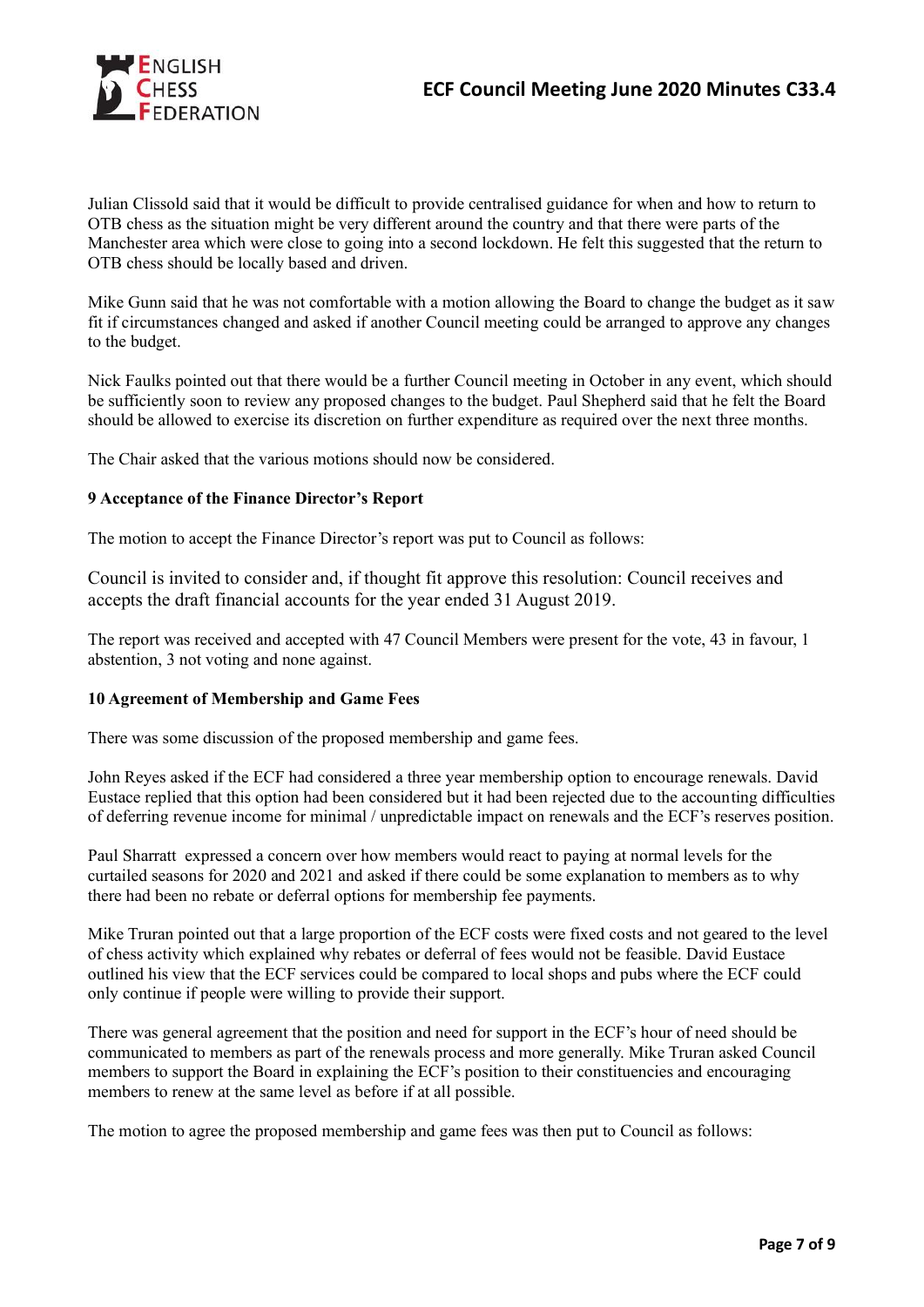

Council is asked to consider, and if thought fit, approve a resolution setting membership and other fees for 2020-21: Council resolves that ECF membership fees for direct members and member organisations and the game fee for 2020-21 shall remain the same as for 2019-20 as shown in the fee table.

|                                | <b>Senior</b> | <b>Junior</b> |  |
|--------------------------------|---------------|---------------|--|
| <b>Platinum</b>                | £75.00        | £75.00        |  |
| Gold                           | £39.00        | £19.50        |  |
| <b>Silver</b>                  | £27.00        | £6.00         |  |
| <b>Bronze</b>                  | £18.00        | £6.00         |  |
| <b>Game Fee - Rated events</b> | £11.00        | £11.00        |  |
| <b>Congress Pay to Play</b>    | £9.00         | £2.50         |  |
| <b>Non Member Game Fee</b>     | £18.00        | £6.00         |  |
| <b>Member Organisation</b>     | £64.00        |               |  |

The membership and game fee motion was now put to Council.

There were 46 Members of Council present for the vote with 43 voting in favour, no abstentions, 3 not voting and none against.

## **11 Acceptance of the Budget**

The motion to accept the budget for 2020-2021 was put to Council as follows.

Council resolves to accept the budget proposals for 2020-21 as set out in the Finance Director's report and spreadsheet (documents C32.8(1) and C32.8(2) respectively).

The proposed budget was agreed by show of hands with 46 present, 40 voting in favour, 1 abstention, 5 not voting and no votes against.

### **12 Agreement to Budget Flexibility**

A further motion was discussed in relation to agreeing that the Board could vary the budget if necessary as follows.

Mike Gunn repeated his view that any changes to the budget should be agreed at a further extraordinary general meeting of Council if required.

John Reyes proposed an amendment to limit the period of flexibility to  $17<sup>th</sup>$  October when the AGM was expected to take place. After some further discussion John withdrew this amendment.

Mike Truran explained that the Board had no intention of changing planned spend except in response to a different outturn on membership renewals from that budgeted. Julian Clissold said that the point at issue was a matter of trust and in particular whether Council was willing to trust the Board not to take extreme measures before October unless required by events. Malcolm Pein said that the Board had put forward a conservative budget, which was as it should be, and in his view the Board should be given the flexibility to manage this budget as it felt appropriate in line with and responding to volatile and rapidly changing circumstances.